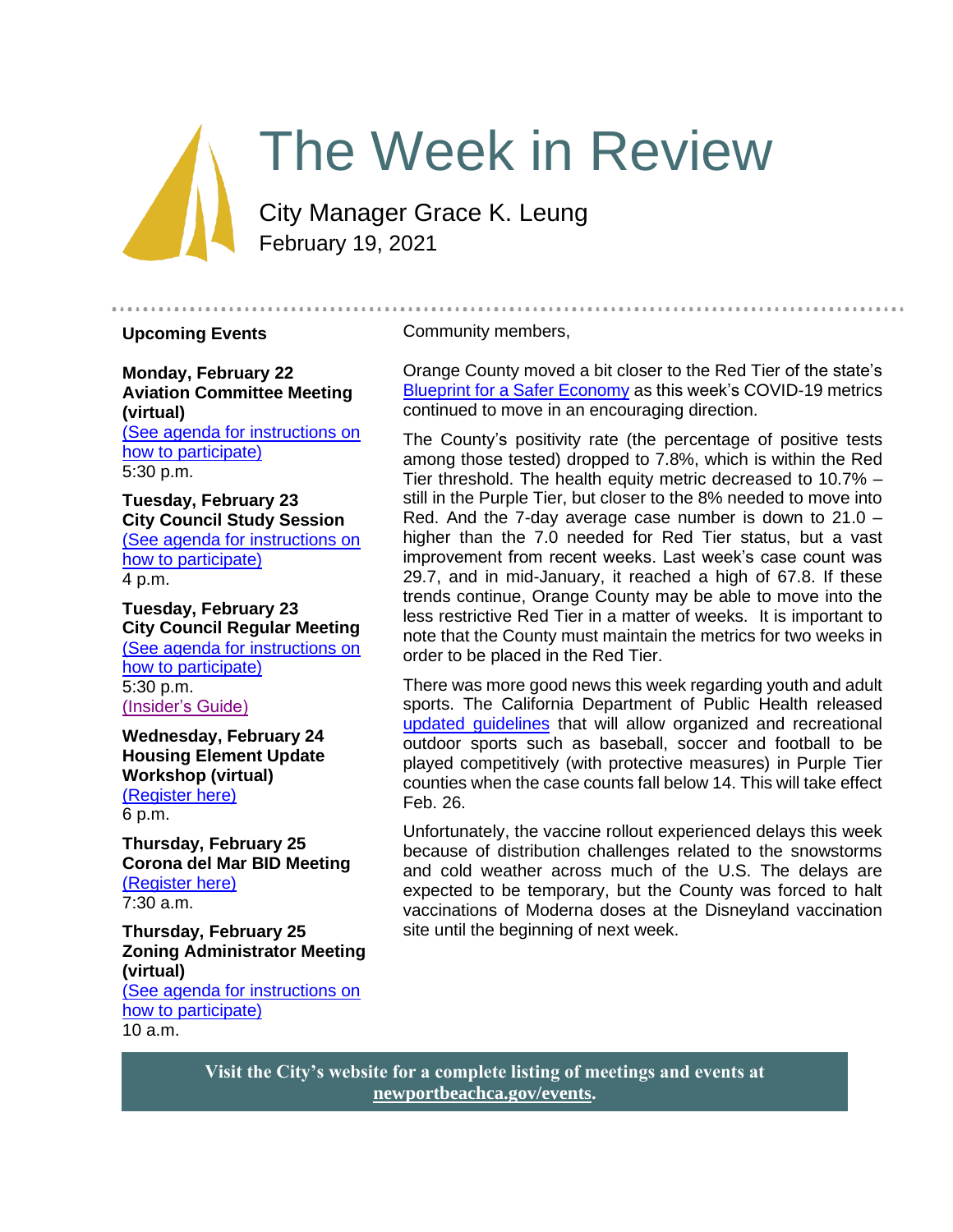Here is updated vaccine information and resources as of February 19:

- The County's Disneyland Super POD vaccine distribution site is closed at least through Monday, February 22, pending delivery of additional vaccine supply. Those who have appointments scheduled will receive a notification of their rescheduled appointment date through the Othena portal.
- Earlier this week the County announced the opening of a third super site at the Anaheim Convention Center, which would focus on delivering second doses of the Moderna vaccine. The scheduled opening of Wednesday, February 24, may be postponed because of the Moderna vaccine delays.
- The Soka University Super POD remains open to provide a second-dose Pfizer vaccine, dependent on vaccine supply.
- If you missed it, Mayor Brad Avery recently sat down for an interview with Dr. Martin Fee of Hoag Hospital, who gave an informative update on COVID-19. The discussion included the impacts of the pandemic on Hoag, the outlook for vaccinations, and more. You can watch the video on NBTV government access cable channels or on the City's YouTube channel [at this link.](https://www.youtube.com/watch?v=0NYYcixtX4I&t=11s)
- The County has developed a weekly e-newsletter dedicated to vaccine information. You can sign up to receive the OC COVID19 Vaccine Facts newsletter [at this link.](https://occovid19.ochealthinfo.com/covid-19-vaccine-resources) Scroll down until you see the subscribe button and enter your email.

### **COVID-19 Cases in Newport Beach**

As of February 18, the total number of COVID-19 cases in Newport Beach was 3,544 and the total cases in Orange County was 243,665. The number of recovered COVID-19 patients countywide as of February 18 was 220,609. These figures are provided to Orange County by the California Department of Public Health.

#### **Circulation Element Visioning Workshop Held February 10**

Last Wednesday, February 10, the City hosted a workshop related to the Circulation Element update. If you were unable to make it, don't worry! The recording and all activities are posted [here.](https://www.newporttogether.com/circulation-element-themes1)

By way of a quick recap, the workshop was attended by approximately 30 people and it focused on presenting areas of little to no policy change and areas for planned policy change. At many points throughout the workshop, community members were encouraged to join the discussion and present what is important to capture in the update.

To get the conversation started, City staff discussed the importance of maintaining consistency with the Orange County Transportation Authority (OCTA) Master Plan of Arterial Highways, as well as the process to amend it. The concept of "complete streets" and what that means for the community was also discussed, including a potential refresh of the 2014 Bicycle Master Plan.

Additional topics of discussion were encouraging alternative transportation, such as bicycles and the enhancement of public transit (i.e., shuttles) to connect the various villages and neighborhoods. The community also took an interest in enhanced parking management through emerging technologies and improved curbside management for rideshare and valet services to help protect residential neighborhoods from excess commercial parking intrusion. Ideas for change included encouraging dedicated spaces for rideshare services, such as Uber and Lyft, and introducing new technologies to better manage existing parking lots.

Check out [www.newporttogether.com](http://www.newporttogether.com/) and sign up to stay informed!

#### **Homelessness Update**

Addressing homelessness continues to be a priority in the City's ongoing COVID-19 response, working closely with contractor City Net and regional partners throughout the county and state. The City Net hotline number is (714) 451-6198. Those who call the hotline may leave a detailed voicemail message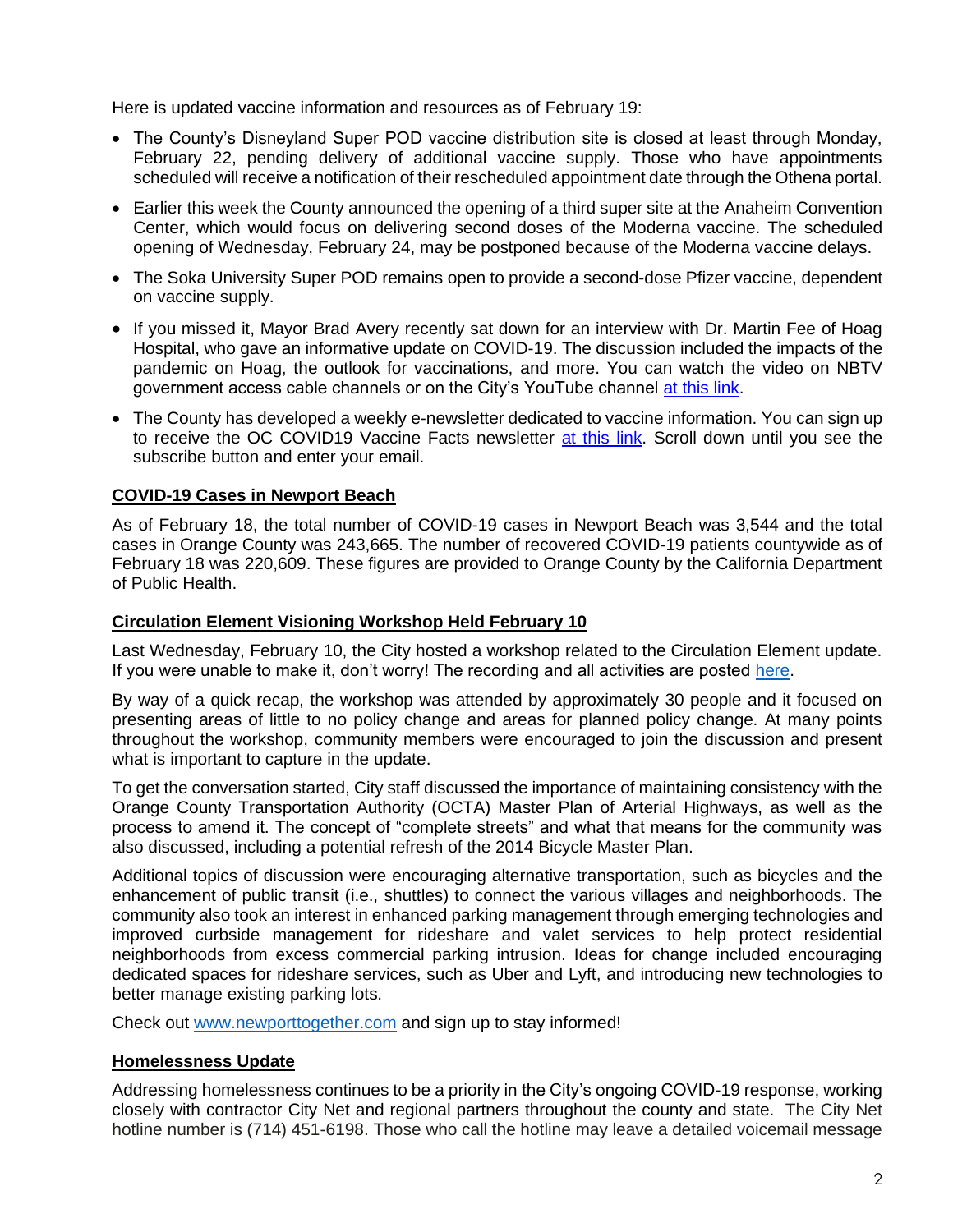for themselves or others in need and City Net staff will respond within 48 hours. For immediate assistance call the County's Crisis Prevention Hotline at (877) 7-CRISIS or (877) 727-4747.

#### Success Stories

- City Net and American Family Housing continued to assist a formerly homeless man as he transitions into permanent housing. The man has been living in a motel since May as part of the state's Project Roomkey program. Prior to that, he had been staying by the Newport Transportation Center for several months. City Net provided kitchen appliances and American Family Housing provided furniture for his new home. American Family Housing, founded in Santa Ana in 1985, provides housing assistance and an array of services for those in need.
- The Homeless Liaison Officer and City Net placed an elderly man into a motel. The man had been staying by the Newport Pier and he is on the waiting list to enter the new Yale Transitional Center in early March. The Yale Transitional Center, located in Santa Ana, will serve 425 people with on-site services for case management, housing navigation, and job resources.
- The Homeless Liaison Officer and City Net assisted a military veteran with applying for the Electronic Benefits Transfer (EBT). The EBT service provides \$125 a month per person to purchase food. The man now has a case manager with the Veteran's Affairs office to assist him with securing housing.
- City Net helped a man complete a housing assessment to locate appropriate living arrangements. City Net built rapport with the man for two months to earn his trust.
- A woman who has periodically experienced homelessness by the Newport Pier for 10 years extended her stay in a sober living home. The Homeless Liaison Officer located the program, assisted the woman with the intake process, and provided her with new clothing. The woman extended her stay from 30 days to 90 days to help ensure success in the program.
- City Net staff continues to provide food gift cards, support, and case management to several people sheltering in motels while they await placement into permanent, supportive housing.

## <span id="page-2-0"></span>**Insider's Guide for the Newport Beach City Council Meeting on February 23, 2021**

Our next City Council meeting is Tuesday, February 23. Items that may be of interest are highlighted below. The entire agenda, and all reports, can be viewed [here.](https://newportbeachca.gov/Home/Components/Calendar/Event/64231/72)

There will be a Study Session at **4 p.m**.:

• The Council will receive an update from City staff on efforts to reduce homelessness in Newport Beach. The City has developed a comprehensive approach to assist individuals experiencing homelessness and connect them to appropriate county, state and federal resources. Staff will provide an update on the City's efforts, which include a temporary shelter partnership with the City of Costa Mesa and a proposal to develop permanent, supportive housing in Newport Beach.

The Regular Meeting begins at **5:30 p.m.** The following are items of note:

On the Consent Calendar:

- The Council will vote on preliminary steps to create an underground utility assessment district for a 50-block area of central Balboa Island. The request was submitted by residents in the area and met the 60 percent or greater approval necessary for Council consideration. The Council action would authorize City staff to prepare an engineering report and cost estimates for the project and prepare for a formal vote of approval by the property owners within the district.
- Council will also consider advancing an underground utility assessment district request by residents of Cliff Drive and Santa Ana Avenue between Old Newport Boulevard and Cliff Drive. The Council action on this item would approve assessments and financing for the project, approve an engineering report, and set a public hearing.